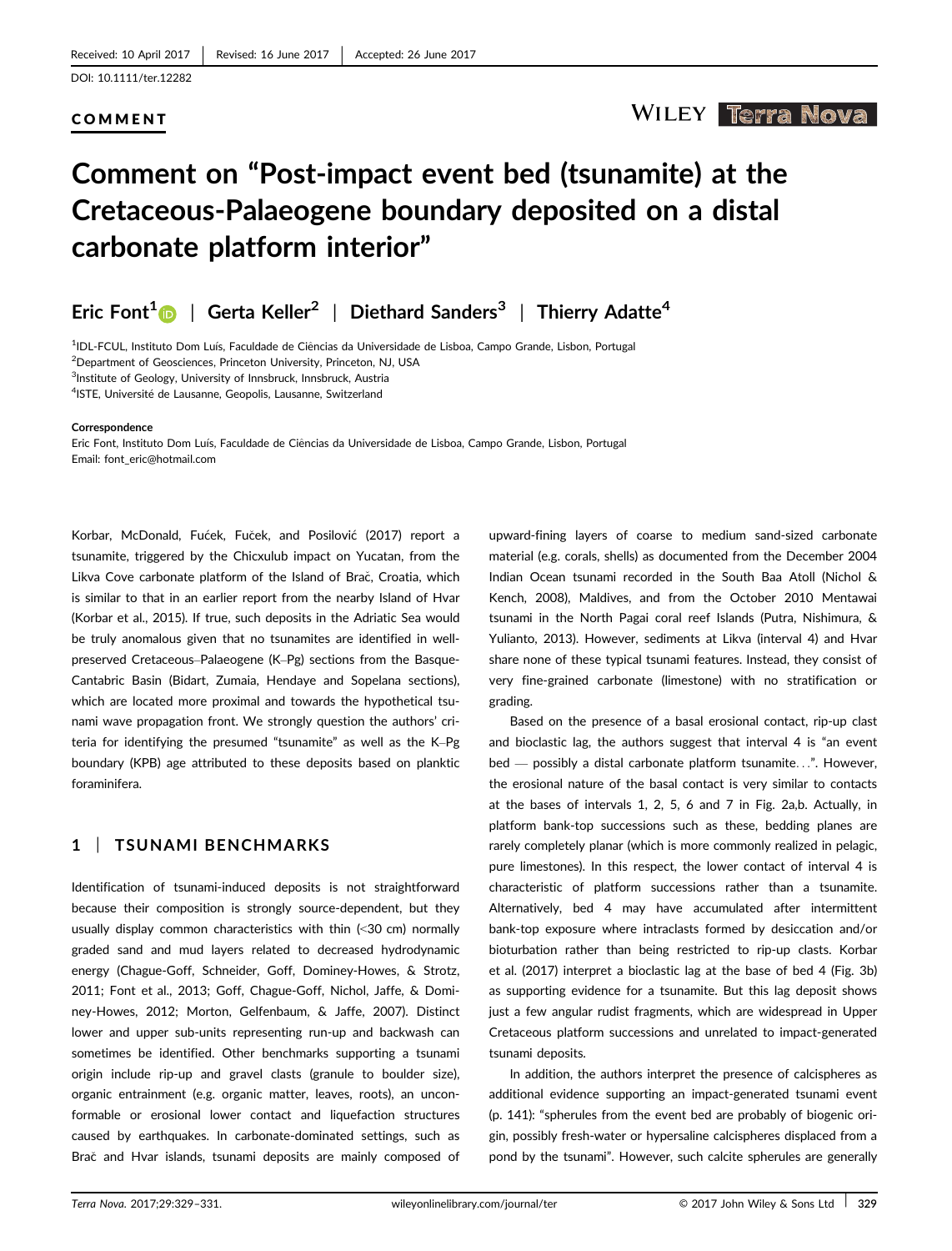$\frac{330}{10000}$  WILEY-Term Nova $\frac{1}{2}$ 

algal spores (e.g. dasyclads) typical of shallow subtidal habitats and are common during the Maastrichtian and early Tertiary; they are not necessarily related to the Chicxulub impact.

#### 2 | BIOTURBATION

Korbar et al. (2017) contend that "Following the surge of the very distal and attenuated tsunami..., passively transported and temporarily buried animals would attempt to escape from the relatively thick sand blanket". This statement contradicts their evidence. Firstly, their "tsunamite" (interval 4) is a thin limestone layer, which the authors describe as containing "very rare detrital quartz grains", rather than a "relatively thick sand blanket". Secondly, although some burrows observed in their Fig. 2b,c are vertical, most are horizontal, which contradicts the idea of animal escape structures. It is strange that worms highly stressed upon forceful relocation within a tsunami deposit would have slowly eaten their way through the sediments rather than pushing their way rapidly up to the surface. In fact, the bioturbation illustrated is characteristic of a hardground or firmground burrow network slightly modified by compaction, rather than softground bioturbation. Hard/firmground burrows remain open for some interval of time and may be infilled from above; if decapod shrimps (similar to the extant ghost crabs) produced these burrows, they may even be actively backfilled by material. Thirdly, the authors assert that "soft–sediment burrowing by annelid worm — polychaetes, ... non-selective surface deposit feeders" is indicative of a tsunami origin. However, polychaetes are known from shallow (Zalmon, Macedo, Rezende, Falcao, & Almeida, 2013) and deepwater (2,000 to -3,760 m, Perez-Mendoza, Hernandez-Alcantara, & Solis-Weiss, 2003) environments, which makes them unsuitable markers for tsunami deposits.

#### 3 | SHOCKED QUARTZ

The authors claim additional support for their tsunami interpretation from planar deformation features (PDF) of a single shocked quartz grain, which they assume originated from the Chicxulub impact. However, their scanning electron microscope (SEM) illustration shows semi-perpendicular (v-shaped) lamellae that are unconvincing and unsuitable as shock deformation. Similar v-shaped cracks and lineations on mineral-grain surfaces are widely observed and documented from fluvial, subaqueous and high-energy beach environments where they result from transport and pedogenic processes (Krinsley & Doornkamp, 1973; Mahaney, 2002; Martignier, Adatte, & Verrecchia, 2013). The true nature of PDF with the caxis of the quartz crystal must be measured under a plane-polarized light microscope (French, 1998). Even if rare true shocked quartz grains could be found in their bed 4, this would not support a KPB impact origin because erosion and redeposition of quartz grains is common throughout the geological column and their age indeterminate.

### 4 | PLANKTIC FORAMINIFERA IDENTIFICATION

The K–Pg boundary age tsunami interpretation of Korbar et al. (2017) and an earlier study from Hvar (Korbar et al., 2015) hinges on precise age control based on planktic foraminifera, but good age control is lacking and most species are misidentified. For example, in their Fig. 5 only Guembelitria cretacea, Woodringina claytonensis and possibly Eoglobigerina eobulloides are correctly identified, whereas illustration (c) is the Cretaceous species Globigerinelloides yaucoensis, (f) is indeterminate, (g–i) is likely Parvularugoglobigerina eugubina, (j,k) Subbotina triloculinoides and (l) Chiloguembelina midwayensis. All of these species, except for (a–c), evolved well after the K–Pg boundary and are indicative of the upper part of  $P\alpha$ . This means that the clay layer and platinum-group element (PGE) anomalies are of early Danian age, at least 200–300 ka after the K–Pg mass extinction. Similar early Danian age clay layers and PGE anomalies have been documented in Haiti, Belize, Guatemala and North Atlantic deep-sea localities (Keller et al., 2003, 2013). They reveal additional events unrelated to the mass extinction and/or redox concentration of PGEs eroded and redeposited from the boundary clay.

## 5 | CORRELATION WITH THE HVAR **SECTION**

One of the arguments used by Korbar et al. (2017) to support their impact-tsunami hypothesis is the correlation with a hypothetical tsunami deposit found on the Dalmatian island of Hvar (Croatia) (Korbar et al., 2015). The authors interpreted the presence of a  $\sim$ 5-m-thick intraformational massive deposit containing platform limestone lithoclasts, up to boulder sized, and polygenic microbreccia in a muddy matrix as a tsunami deposit generated by the Chicxulub impact. As with the unit on Livka Island, this unit shares none of the typical tsunami-deposit benchmarks mentioned above (no sand, no grading, no lamination, no exotic materials), while the facies and sedimentological features can be alternatively explained as a result of karstification or as debris flow deposition due to active faulting of the Adriatic platform.

In both studies, the authors fail to consider alternative interpretations of their inferred tsunamite, thus ignoring a wealth of studies from carbonate platform deposits. Paradoxically, they cite Morton et al. (2007) to support their hypothesis, although that study focused on a sandy tsunami deposit. For comparison with modern tsunamites (listed in Table 3 of Morton et al., 2003), their examples show poor or no correlation with the tsunami deposits inferred for the Adriatic Islands of Hvar and Brac.

#### REFERENCES

Chague-Goff, C., Schneider, J. L., Goff, J. R., Dominey-Howes, D., & Strotz, L. (2011). Expanding the proxy toolkit to help identify past events - Lessons from the 2004 Indian Ocean Tsunami and the 2009 South Pacific Tsunami. Earth-Science Reviews, 107, 107–122.